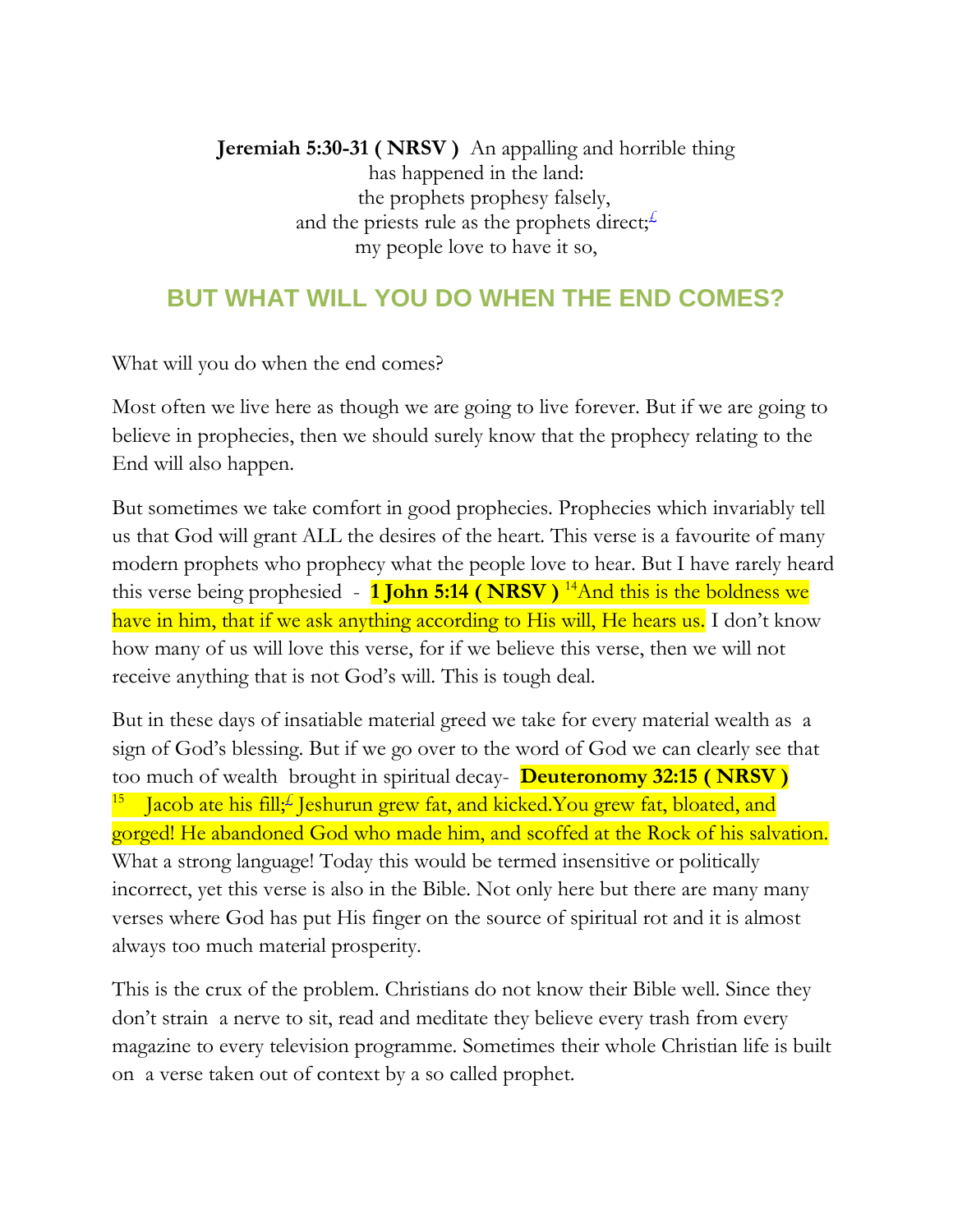## Characteristics of Biblical Prophecies/Prophets

The language is quite severe in tone sometimes to the point of abuse. Remember John the Baptist addressing military officers as " you brood of vipers..."

A prophetic word from God never flatters anyone. It is blunt. Isaiah tells Hezekiah, "Put your house in order. You are going to die."

Prophets are totally fearless , totally misunderstood by the religious majority, their friends and family and finally are totally alone.

A true word of prophecy will correct, admonish, edify. It is like a double edged sword that will cut our hearts without any mercy.

The central theme of all prophecies is coming back to the heart of God. It is the call to get back to God. But the road back to God may be rough, death, sickness, exile, betrayal etc. This is what true prophets prophesied.

Dear friend review the prophecy you have heard lately. Has it edified you, corrected you or has made you puffed up in your own success?

Jeremiah, Ezekiel, Paul were appalled at these false prophets who prophesied to satisfy the itching ears of believers. It is really really sad that so many of young Christians fall prey to the avaricious greed of the so called prophets. The tragedy today is people turn to prophets rather to God. So when a so called prophet falls, then their whole bedrock of faith is shaken.

It is really really sad, that very few churches teach their believers the Truth of the Word of God. It is only the ignorance of the Word which leads these believers astray.

Last year this time I had a call from a prophet from Australia urgently urging me or my mother to translate the prophecy which he received from God from English to Tamizh. I said yes and asked him to send the prophecy. It was a book running to 40+ pages. I read the whole text at one go. The beginning was good but later it ended earmarking 24.7.2012 that is tomorrow as the day of secret coming of Jesus Christ. When he spoke to me he was very convincing, but I struck to my biblical stand saying no one knows the Time. What really surprised me was that he asked me only to enquire of the Holy Spirit and not look to the Word, for he said, sometimes the